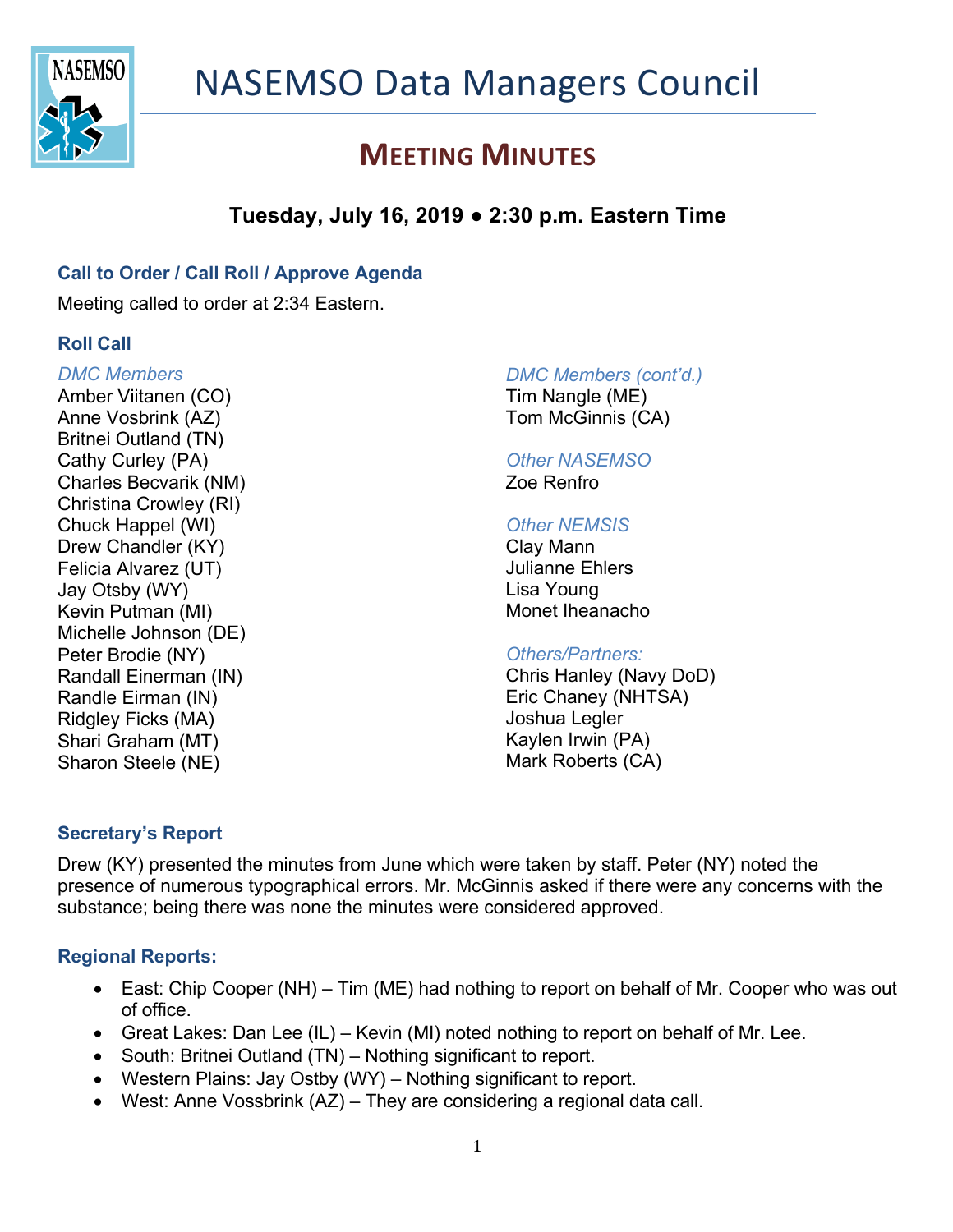

# **MEETING MINUTES**

## **Council Project & Committee Representative Reports** *(as available)***:**

- NASEMSO Community Paramedicine/Mobile Integrated Health Committee Anne Vossbrink
	- o Nothing to report.
- NASEMSO HITS Committee Tim Seplaki
	- o No report.
- NASEMSO EMS Data Opioid Workgroup Tim Seplaki
	- Tom (CA) indicated some conversations related to this subject between NTHSA, NASEMSO, and NEMSIS TAC. There may be more about this during the next call.

#### **Old Business**

- DMC Strategic Direction
	- $\circ$  Tom (CA) highlighted the 'workplan' document he distributed recently. Several members indicated reviewing the document but not much movement. It was suggested those traveling to Minnesota the following week collaborate to define the tasks in advance of the next meeting. Drew (KY) will attempt to coordinate a time for a group to discuss.
- NEMSIS/EMS Data "101" Document
	- $\circ$  Tom (CA) is having difficulty reaching each of the individuals who volunteered to assist. He will connect with Rachael.
- Opiate Funding Workgroup
	- $\circ$  Tom (CA) there is not a move forward plan at this time.

#### **New Business**

• Conversation occurred regarding attendance at the NEMSIS meeting in Park City.

#### **Partner Reports**

#### *NHTSA Office of EMS*

- Mr. Chaney requested to have his email address added to the DMC listserv.
- He referenced plans to keep 3.3.4 open past the original September 2019 sunset to March 2021 allowing states the option to skip 3.4.0 and go straight to 3.5.0.
- DOT has purchased space on Amazon Web Service--cloud migration is creeping forward to determine budget requirements and more with the TAC. This is ahead of the technical discussion and lofty goal of having NEMSIS national repository there by October 2020.

# *NEMSIS TAC*

• Highlighted agenda in development for the upcoming 2019 NEMSIS Annual Meeting in Park City, UT on August 12-13.